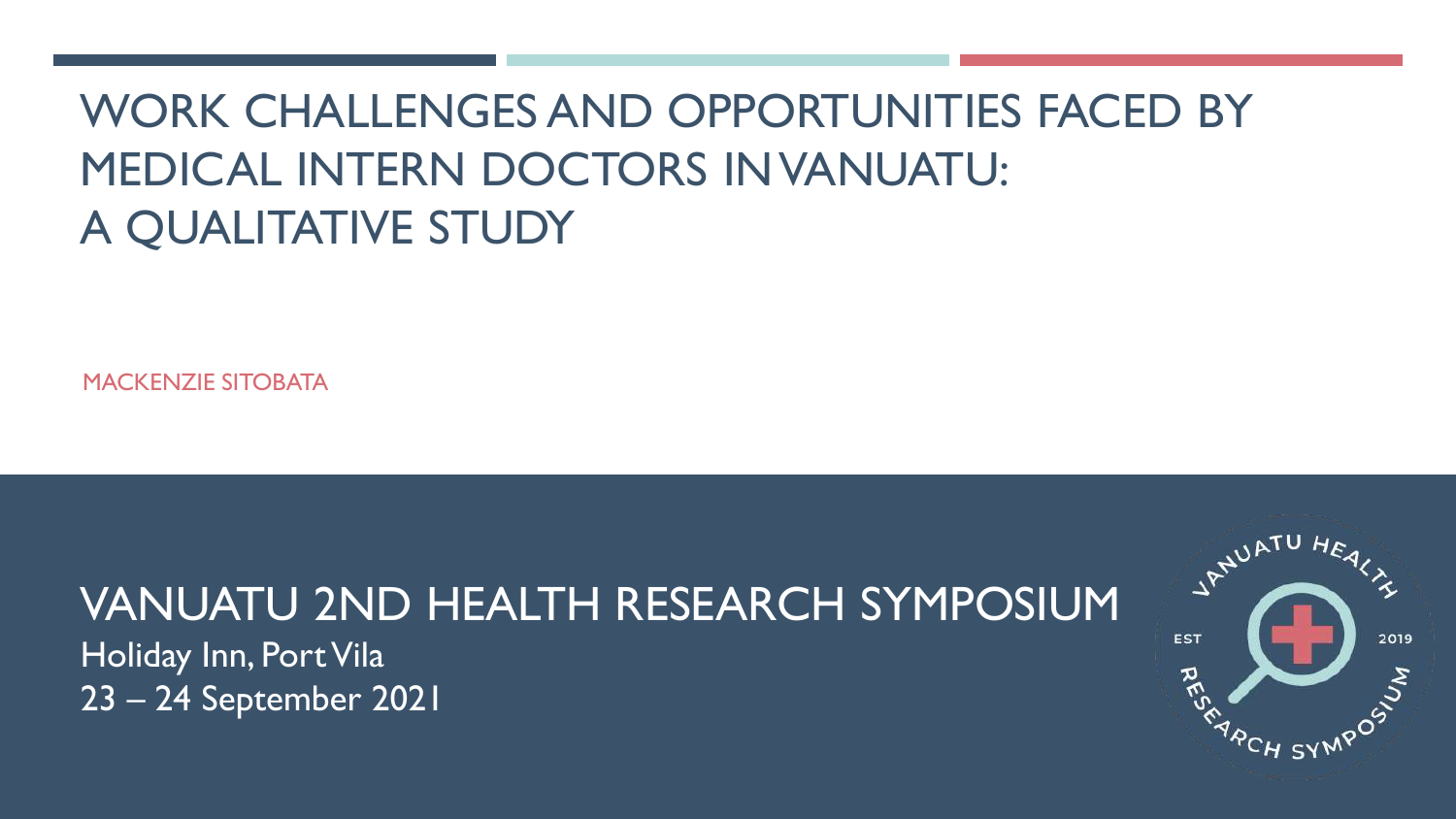### INTRODUCTION

| Why this research is<br>important                   | • The medical internship gives firsthand opportunity to learn and experience<br>real-life experience of a qualified registered medical doctor. Little knowledge is<br>known about the internship experience faced by the intern doctors in Vanuatu                                     |            |
|-----------------------------------------------------|----------------------------------------------------------------------------------------------------------------------------------------------------------------------------------------------------------------------------------------------------------------------------------------|------------|
| What we know and<br>what we don't know              | • The Vanuatu medical internship program has little history of how its internship<br>program has eventuated and guided. 2016 Vanuatu medical workforce team<br>have reviewed the internship program for the first time to accommodate 38<br>new interns from different medical schools |            |
| <b>Asking Questions</b>                             | • View perception of the intern medical doctors?<br>• What are suggestions or solutions by the intern doctors?<br>• Are there external factors that contributed to the interns & the internship?<br>• Is the internship program/curriculum effective                                   |            |
| Aim<br><b>VANUATU 2ND HEALTH RESEARCH SYMPOSIUN</b> | • To explore the experiences in terms of challenges and opportunities faced by<br>the medical intern doctors in Vanuatu.                                                                                                                                                               | <b>EST</b> |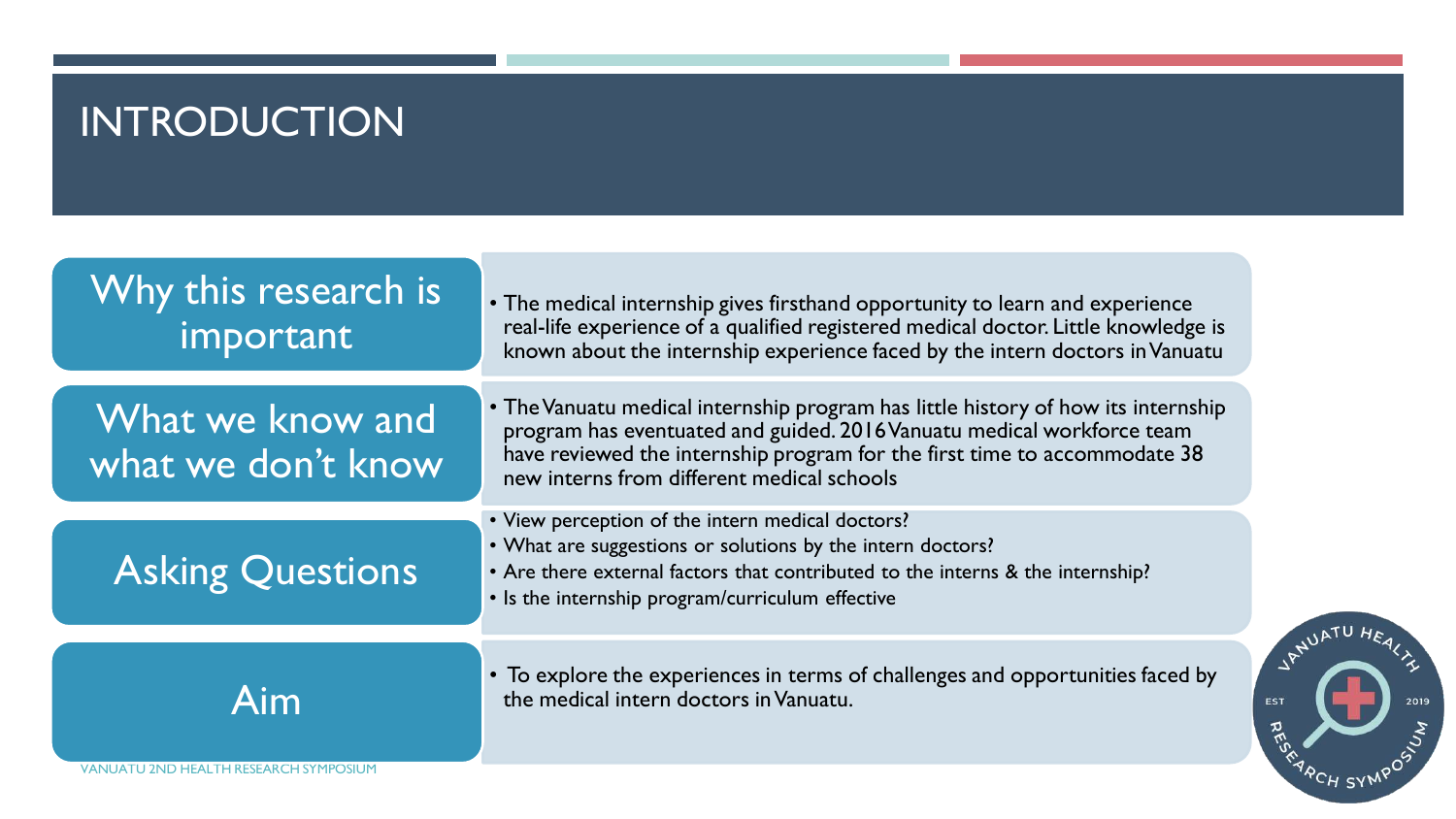### **METHODS**

#### Study Design:

- A qualitative study approach using the in-depth interview Study Setting:
- Two main referral hospitals in Vanuatu (VCH & NPH)
- Study Population, Sampling & Sample Size:
- 27 Intern doctors were interviewed using convivence sampling method. Data collection tools:
- Semi structured questionnaire- demographic questions & 10 opened ended. Data management & data analysis plan:
- 2 RA conducted the interview. The interview were audio recorded.
- Thematic analysis process



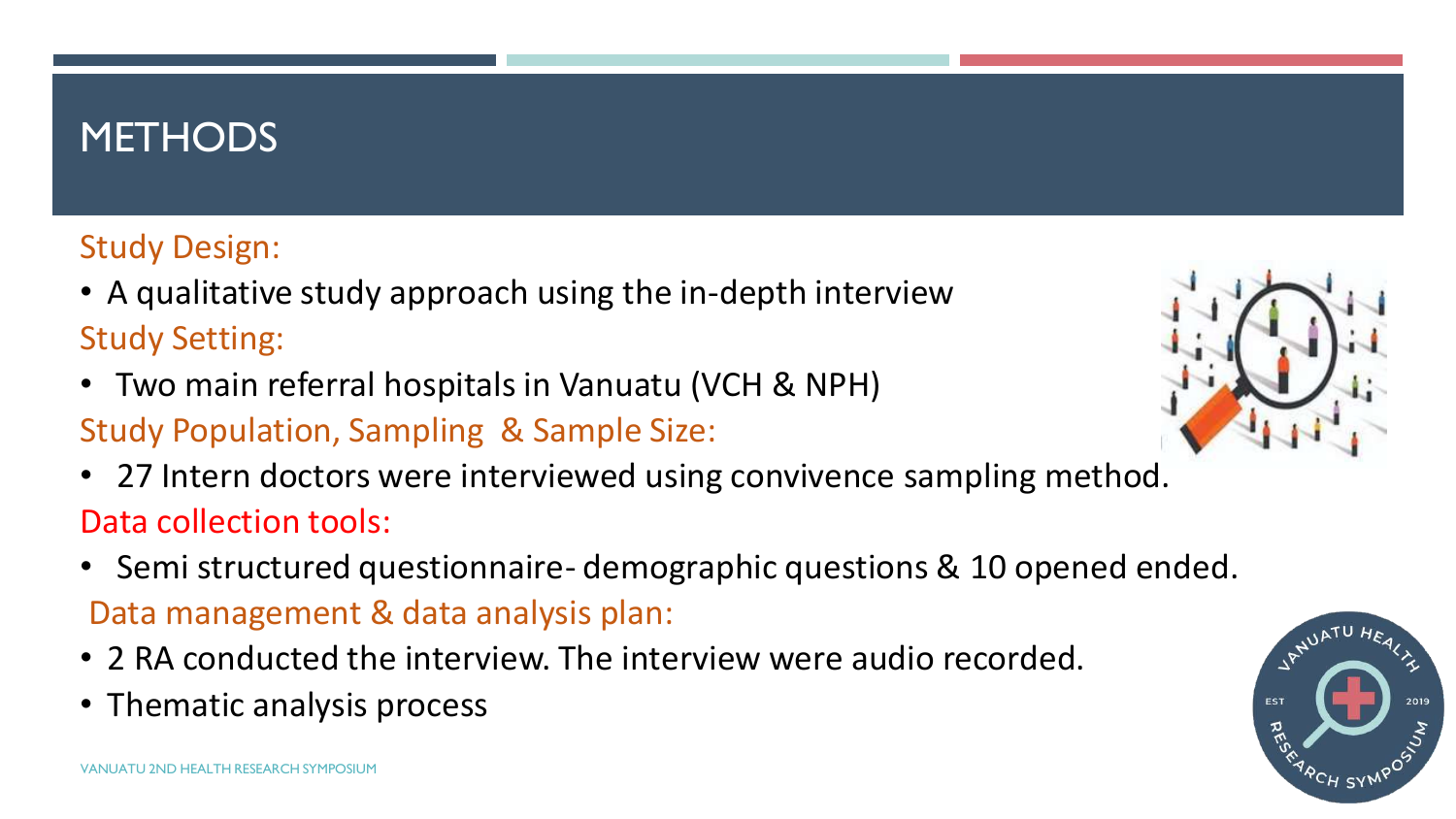### RESULTS - Participants demographic characteristics (n=27)

| <b>Personal information</b> | <b>Frequency</b> | Percentage      |
|-----------------------------|------------------|-----------------|
| Gender                      |                  |                 |
| <b>Male</b>                 | 19               | $\overline{20}$ |
| <b>Female</b>               | 8                | 30              |
| <b>Age (Years)</b>          |                  |                 |
| $27 - 31$                   | 11               | 40              |
| $32 - 36$                   | 16               | <u>60</u>       |
|                             |                  |                 |
| <b>Ethnicity</b>            |                  |                 |
| <b>Melanesia</b>            | 27               | 100             |
| <b>Marital Status</b>       |                  |                 |
| <b>Single</b>               | 11               | 41              |
| <b>Married</b>              | 4                | 15              |
| De facto relationship       | 12               | 44              |

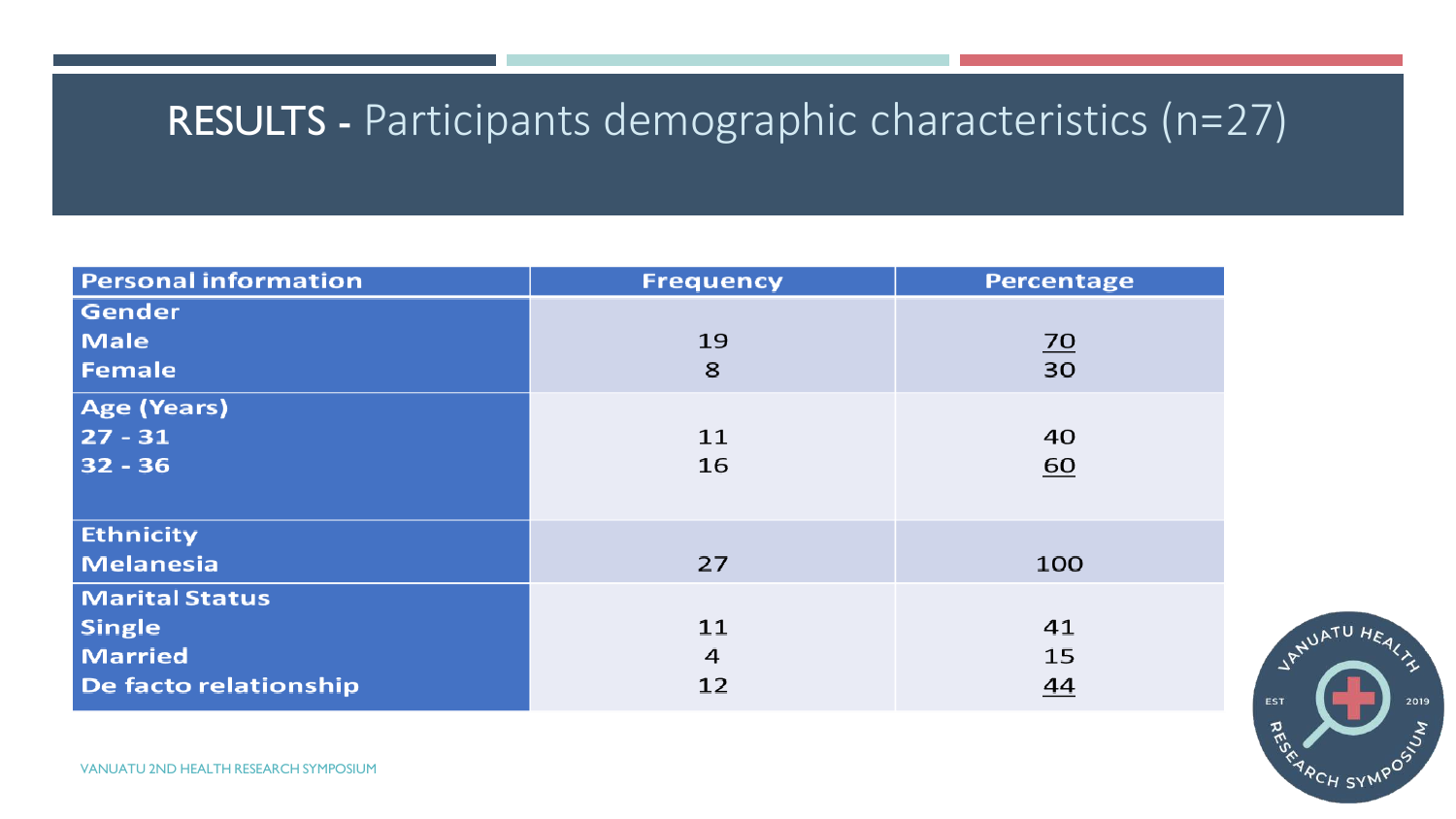#### RESULTS

| <b>Themes</b>                                                                 | <b>Subthemes</b>                                                                                               |
|-------------------------------------------------------------------------------|----------------------------------------------------------------------------------------------------------------|
| Transitional experience of medical student to medical intern<br>doctor        | Achievement gain in the transition period                                                                      |
|                                                                               | Learning experiences gain by intern.                                                                           |
|                                                                               | Responsibility adheres as an intern.                                                                           |
|                                                                               | The need for internship improvement                                                                            |
| Opportunities experienced by medical interns during the<br>internship program | Confidence gain in the work place                                                                              |
|                                                                               | <b>Clinical Competency</b>                                                                                     |
|                                                                               | Having a career pathway by the influence from the consultants.                                                 |
|                                                                               | <b>Clinical learning environment.</b>                                                                          |
| <b>VANUATU 2ND HEALTH RESEARCH SYMPOSIUM</b>                                  | Developing interaction relationship<br>Strengthen of the internship program through supporting learning tools. |

く

2019

**WOIC**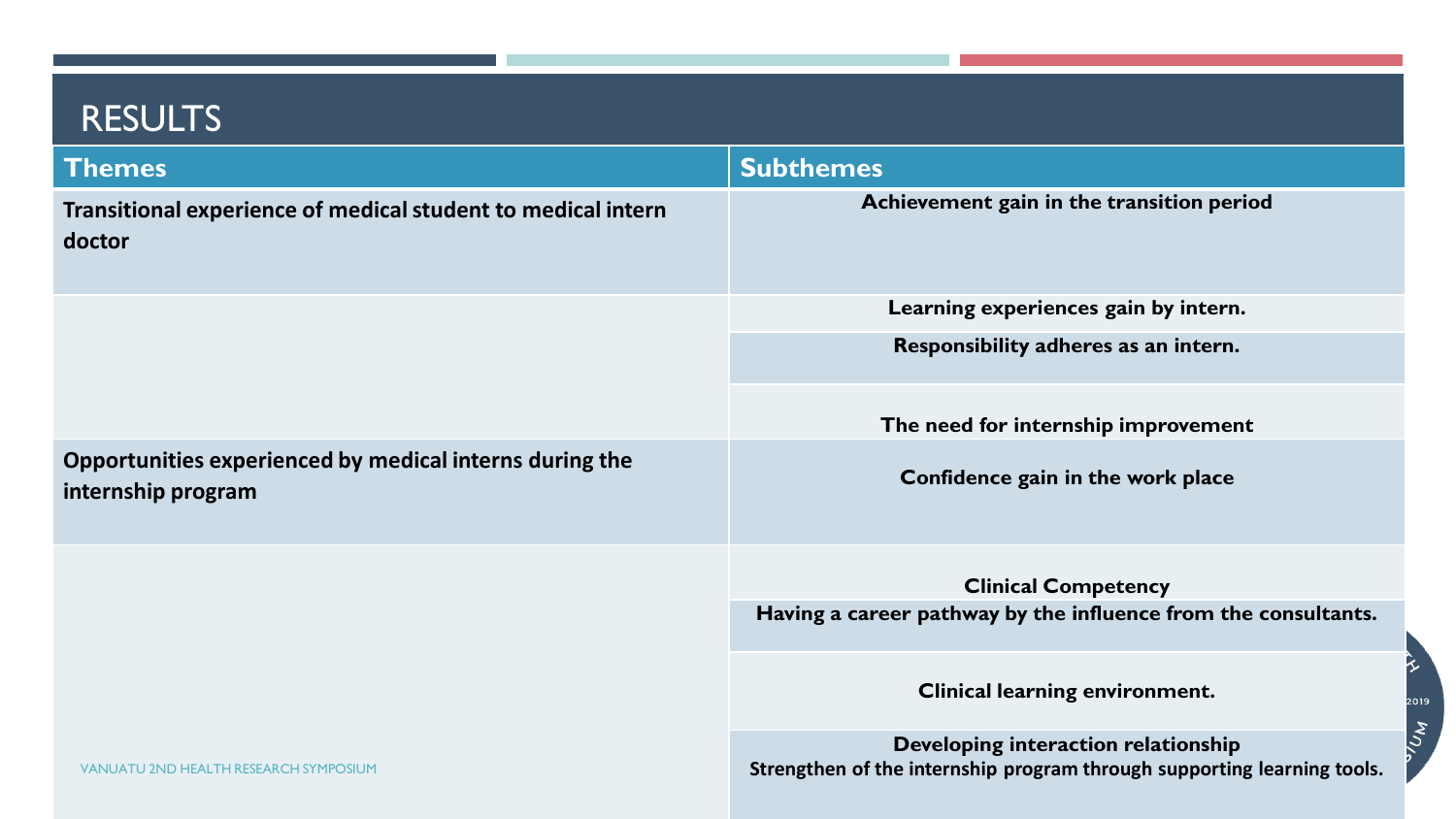#### RESULTS

| <b>Theme</b>                                       | <b>Subthemes</b>                             |      |
|----------------------------------------------------|----------------------------------------------|------|
| Challenges encounter during the medical internship | Intern's welfare not met.                    |      |
|                                                    | Different medical training institution       |      |
|                                                    | <b>Transitional shock</b><br><b>Bullying</b> |      |
|                                                    | <b>Working Condition</b>                     |      |
|                                                    | Non ideal learning & working environment     | ゚゚   |
|                                                    | <b>Unethical practice</b>                    | 2019 |
|                                                    |                                              |      |

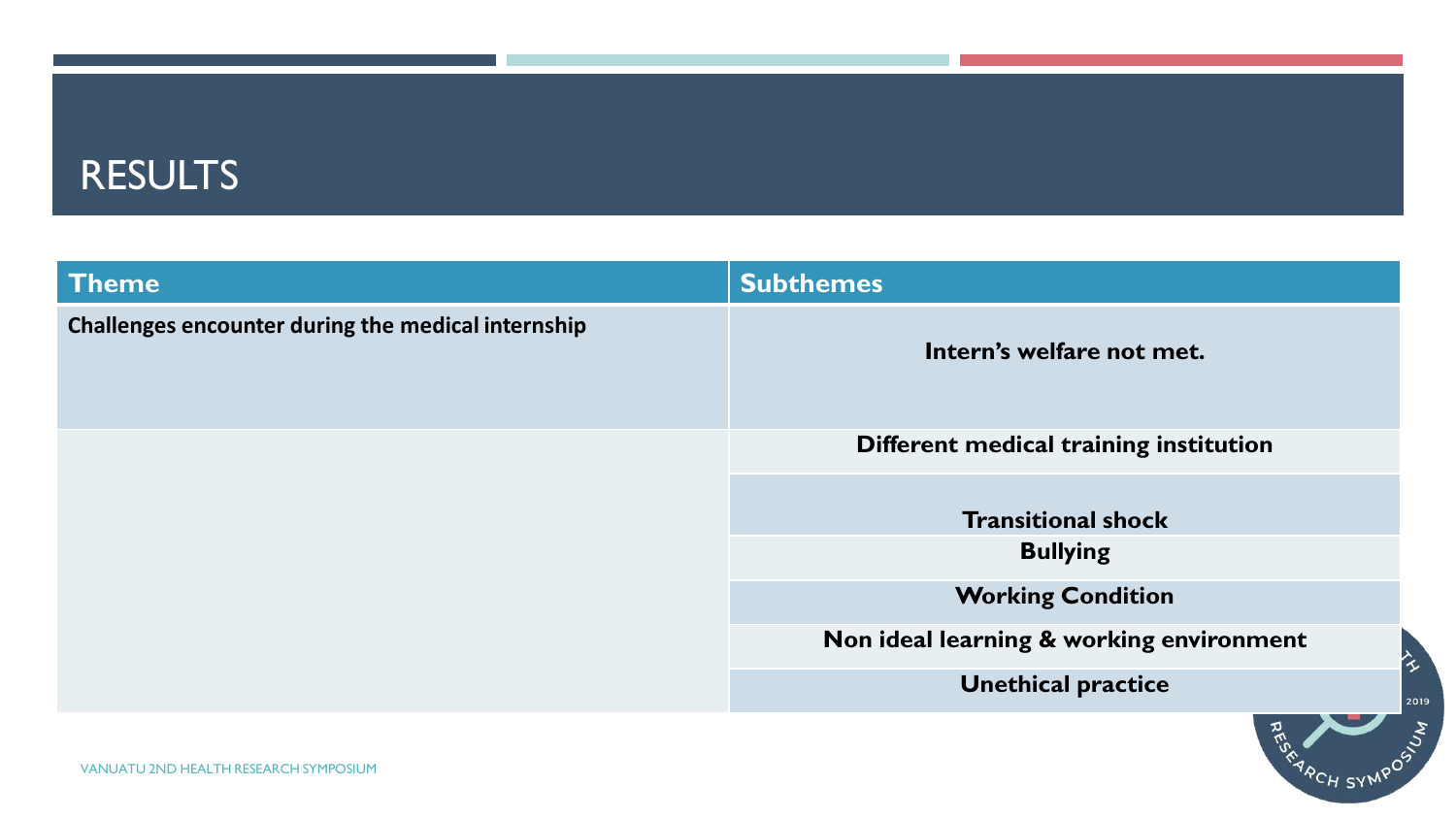### **DISCUSSION**

- The Transitional experience seen as achieving, learning and being responsible. (Martínez-González et al. 2016; Sturman, Tan, and Turner 2017; Brennan et al. 2010).
- The internship program needs improvement (Sein and Tumbo, 2012).
- Gaining confidence and being clinically competent (Barnsley et al. 2004; Premadasa et al. 2008; O'Dowd et al. 2020).
- Being Supported with learning tools, positive influences from the supervisors influences career (Essa 2010; Al-Shafaee et al., 2013; Shakurnia and Mozaffari 2016; Spooner et al. 2017).
- Good support from the consultants, nurses and interns creates clinical learning environment and the developing relationship (Daugherty, Baldwin, and Rowley 2008; Lack and Cartmill, 2005). developing relationship (Daugherty, Baldwin, and Rowley 2008; Lack and Cartmill, 2005).

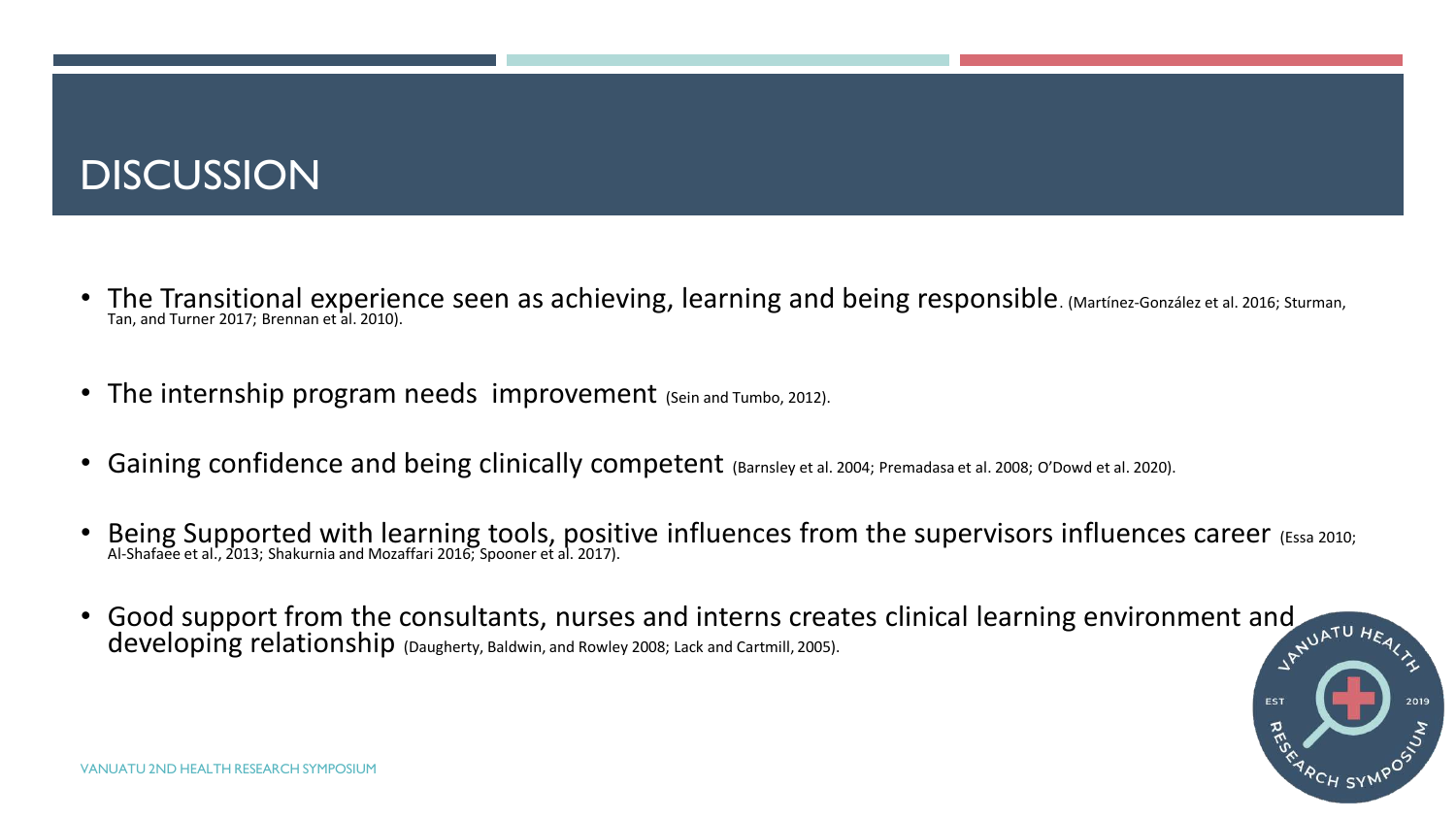### **DISCUSSION**

- Interns voiced a need for improvement in their welfare (Mataya et al., 2015).
- Medical students in China & Cuba do experienced challenges
- Inconsistency, lack of resources, Unfairness, Poor orientation and tasked as registrar, bullying (Bairy et al. 2007; Sánchez et al., 2016)
- Lack support & disorganization in the internship program (Sein and Tumbo, 2012; Alves et al., 2017).
- Practicing without proper practice license (Heidarnia and Yasin, 2013)

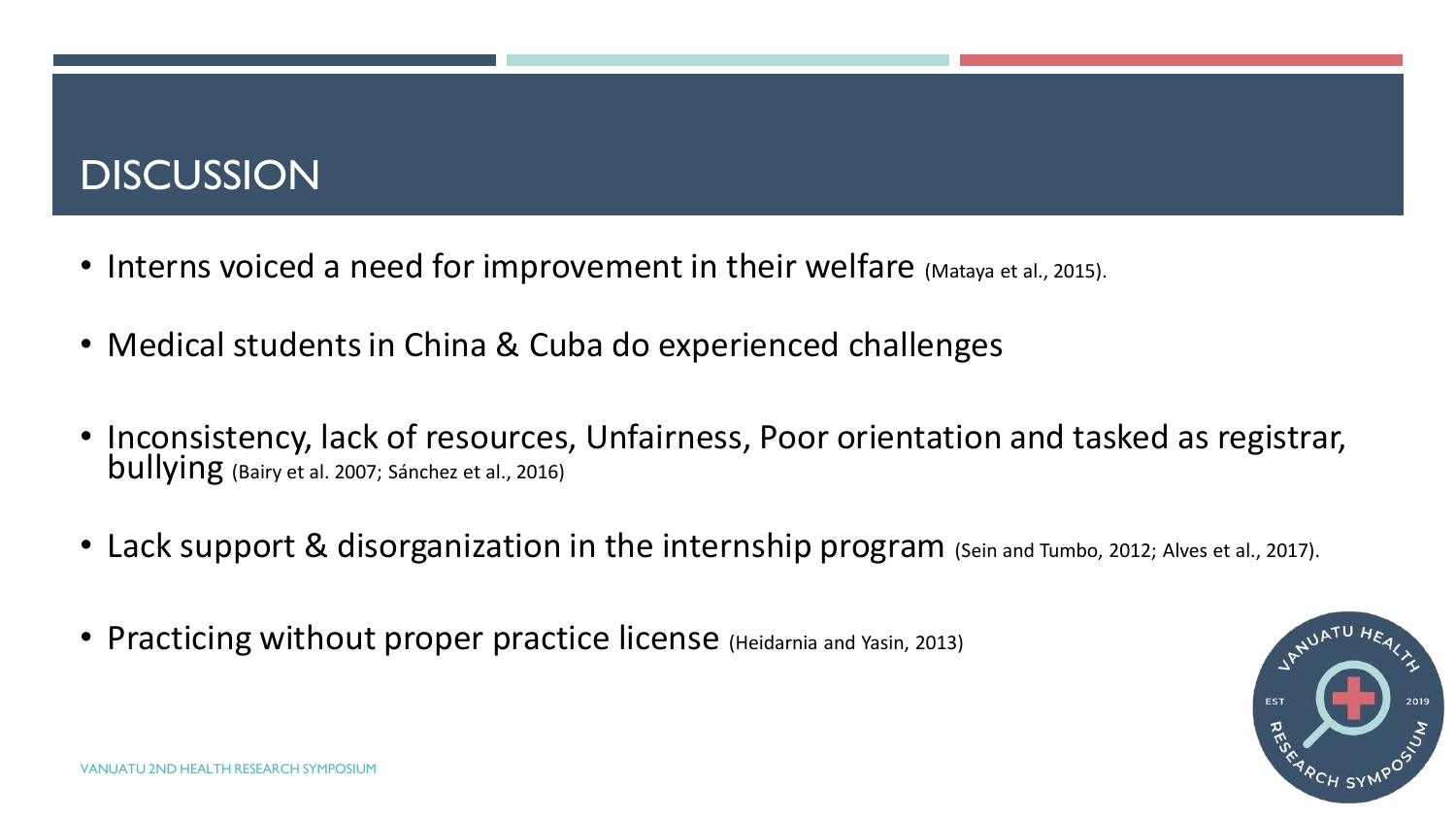### **CONCLUSION**

- key insights into the opportunities and the challenges faced by the medical intern doctors.
- Valuable information to the MoH under the PRTC, VHPB and the relevant health authorities for smooth transition.
- Different issues experienced by different medical students in different medical schools.

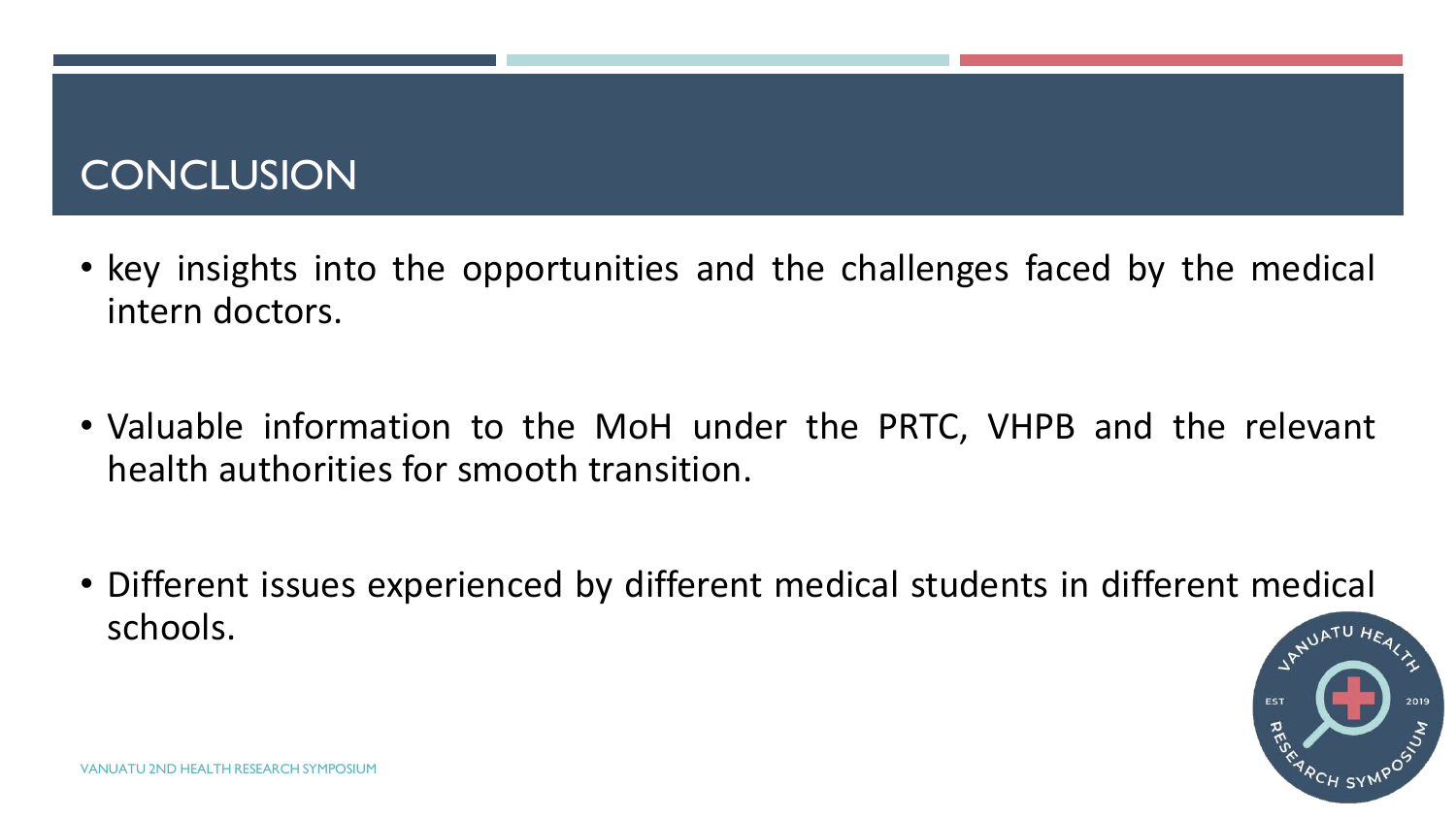### RECOMMENDATIONS / IMPLICATIONS

- MoH- Directorship of planning and cooperative service revisit the HRDP ensured that retuning doctors are gathered for in time.
- MoH review the training program that the graduate medical students from China and Cuba have been through to see it suits the country's medical practice, expectation, and situation. PRTC & coordinators to focus more their attention to them during their internship.
- PRTC, VHPB & Directors
	- Engaged private practitioners into the internship program.
	- Review the medical internship program and the specific challenges
- Consultants/Supervisors
	- Supportive working environment, Intern mentoring, CMEs, orientation
	- Must have some form of consensus with the MoH
	- The coordinators and consultants must pursue some form of teaching and leadership training skills.
- Hospital manager/superintendent
	- Develop and implement policies and guidelines to eradicate bullying and provide social supporting mechanism to help deal, with bullying and stress.
	- Established accommodations
	- Implement realistic strategies to ease the working conditions.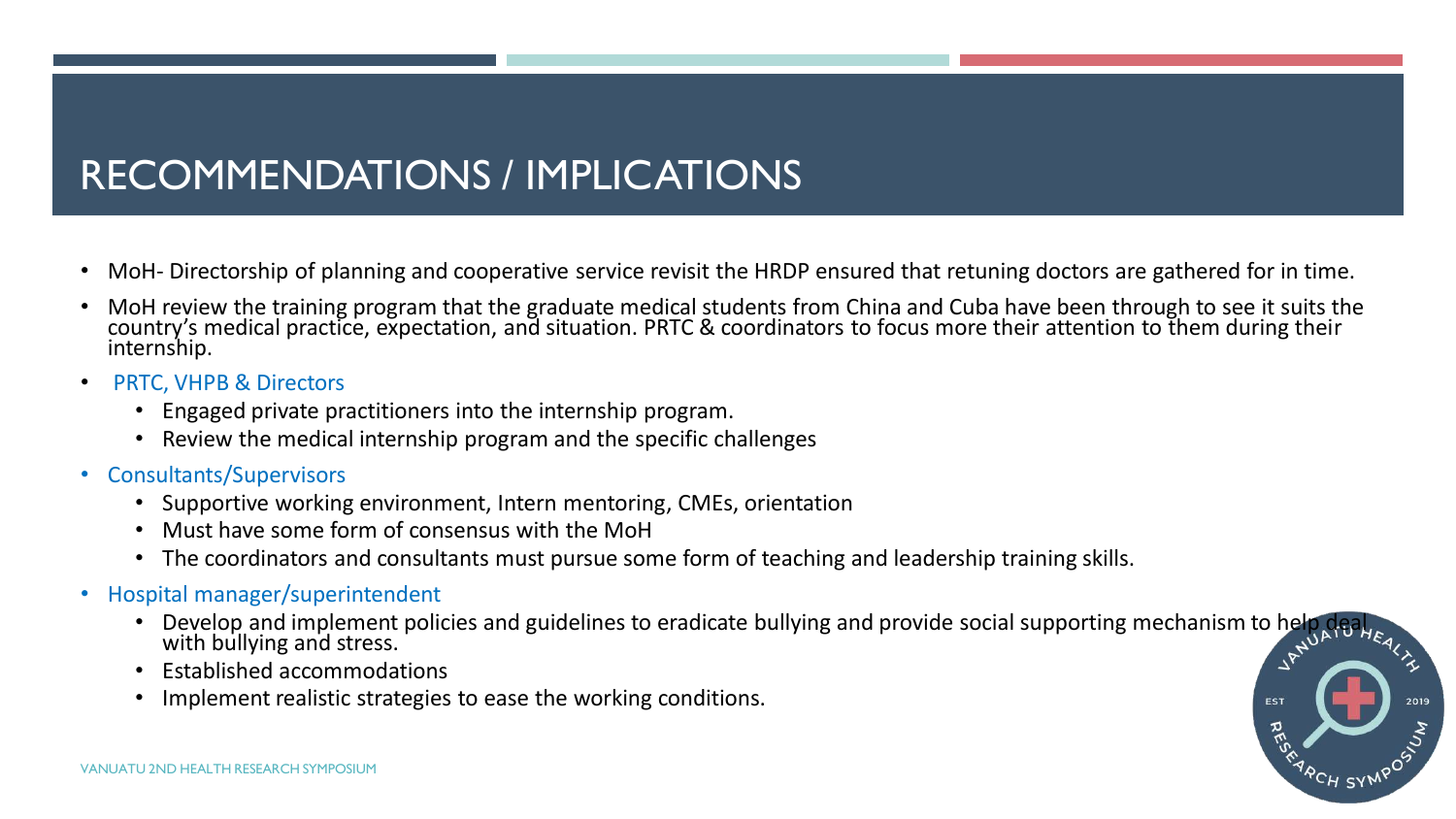### CONT-

#### • Ministry of Education/Scholarship partners

- Assess the different issues faced by the different medical interns attending different medical schools and make rightful decisions.
- Public Service Commission (PSC)
	- Review the medical internship employment contract and specifically outline the terms and conditions.
	- Renewal of the intern employment contract should be addresses in advanced by both MoH and PSC in advance.
- Future further study on this topic it needs to involved the MoH administration, the consultants, registrars, nurses, and the patient's perspective to further explore and provide more key information into the future.

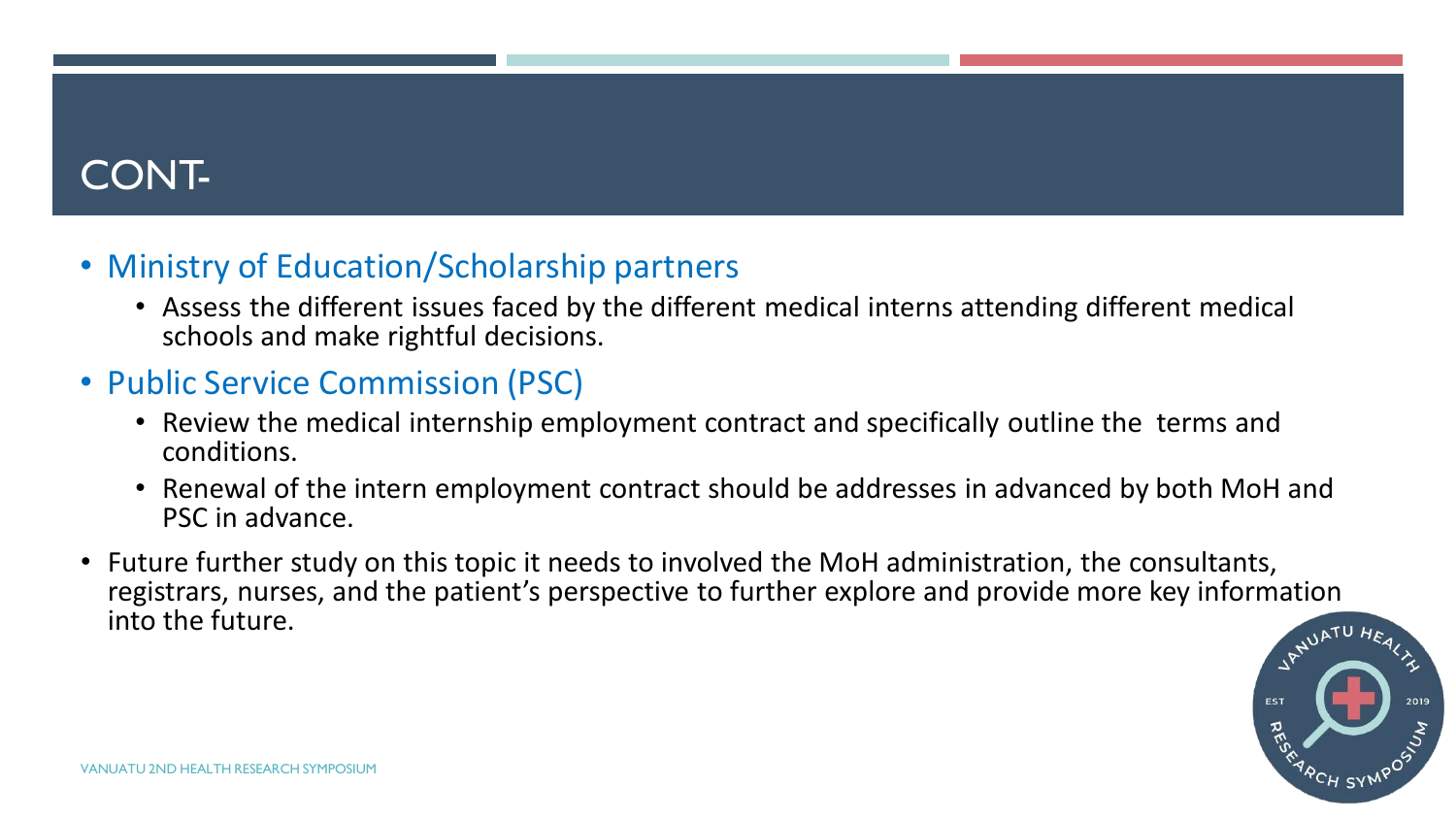## STRENGTHS & WEAKNESS

### Strength

- A comprehensive background research of the study is provided explaining the significance of the study.
- The methodology used were derived and formulated out from previous studies and standard questionnaires from other academic sources
- The strategies of maintaining rigor is maintained in this study
- A sample size of 27 participants
- Research assistants were trained to carry out this study
- The interview questions were pretested and was well understood by the interviewer and the participants.

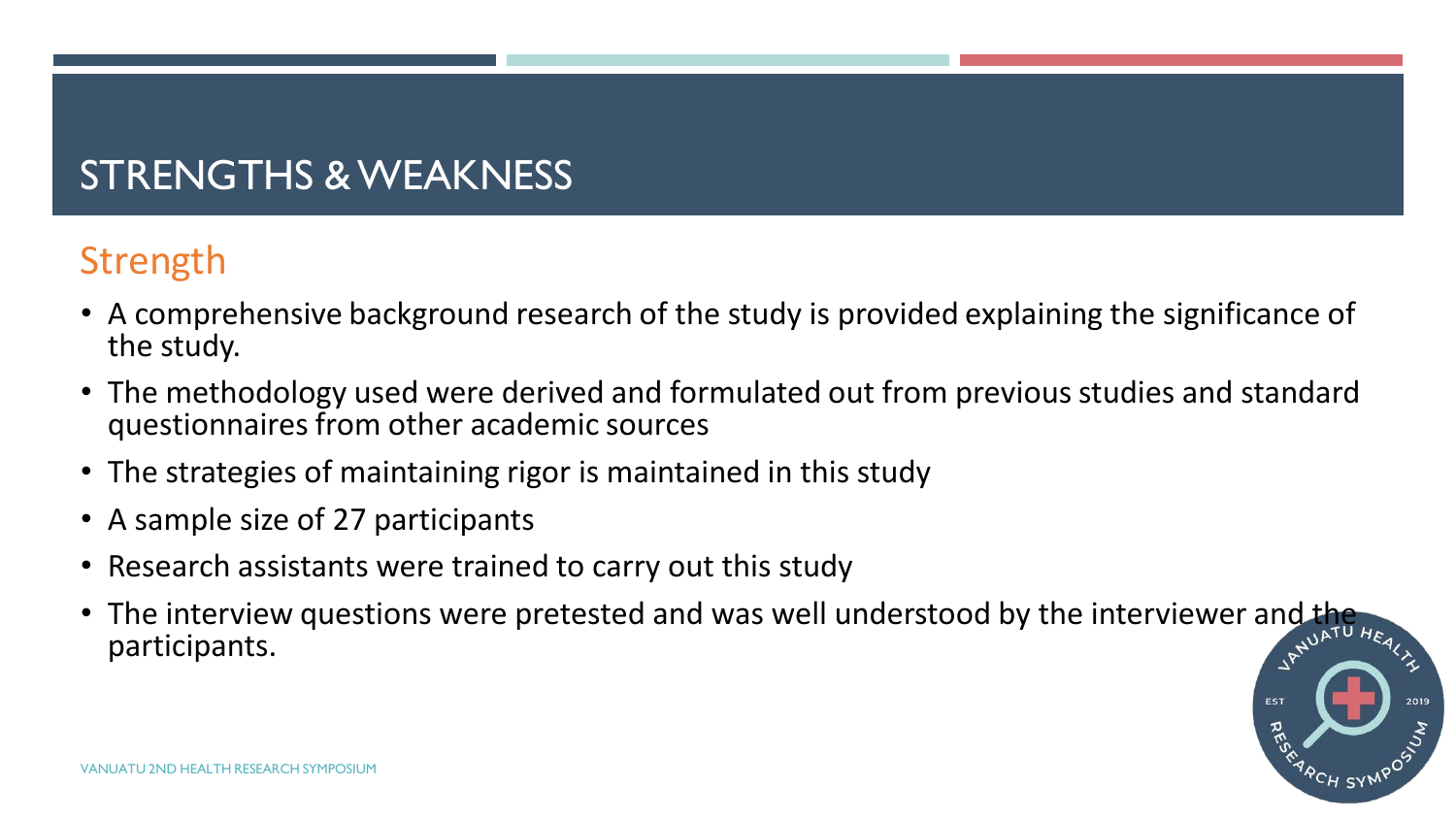### CONT-

#### Weakness

- Principal researcher was not able to conduct the research interview due to covid19 traveling restrictions from Fiji to Vanuatu
- Time constraints and the geographic archipelago settings of the country. Difficult to captured other medical interns.

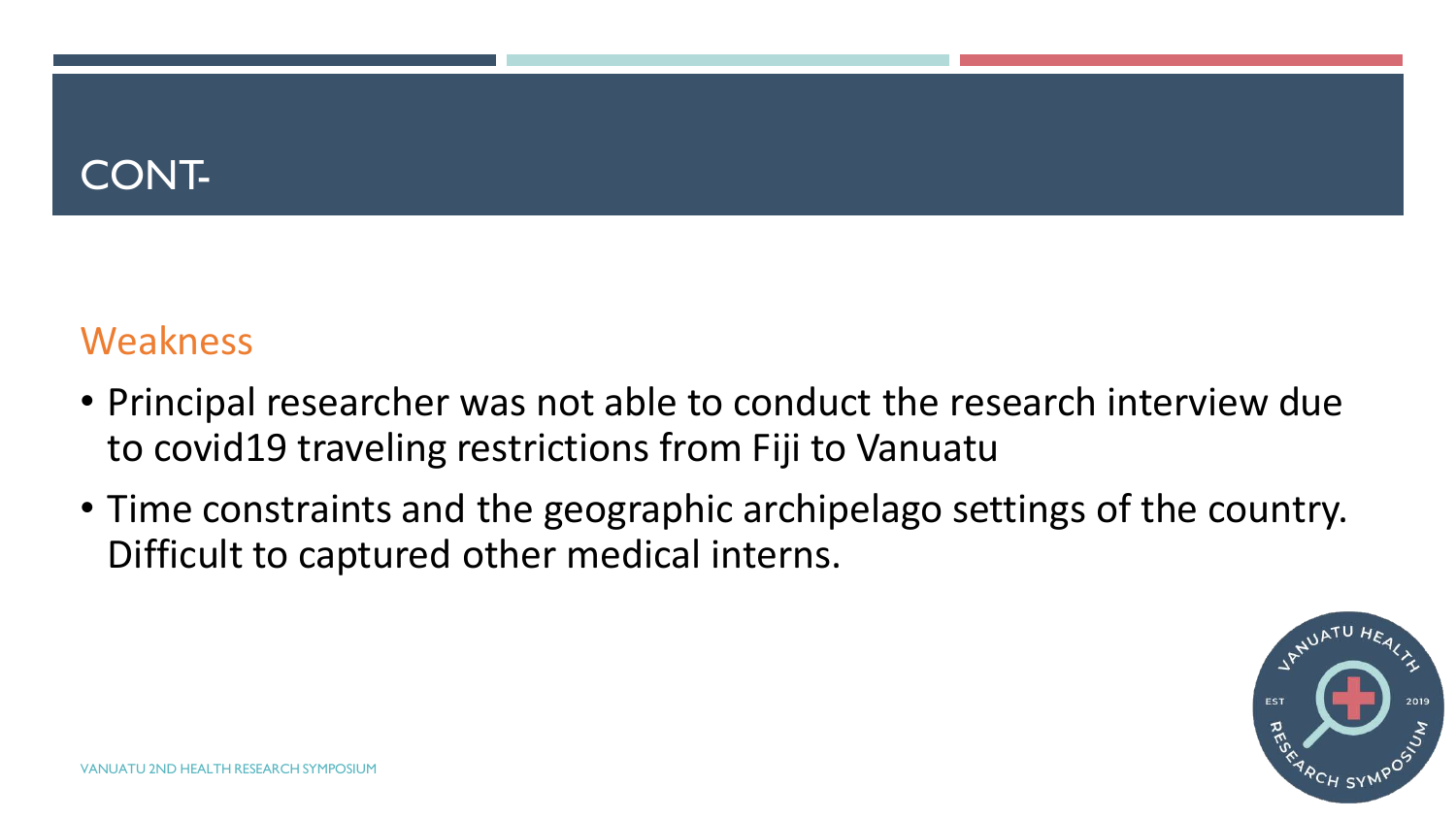### ACKNOWLEDGEMENTS

- The Almighty
- Associate Professor Dr Masoud Mohammadnezhad
- Participating intern Drs
- Research assistant
- Sam J Garae ( Translator)



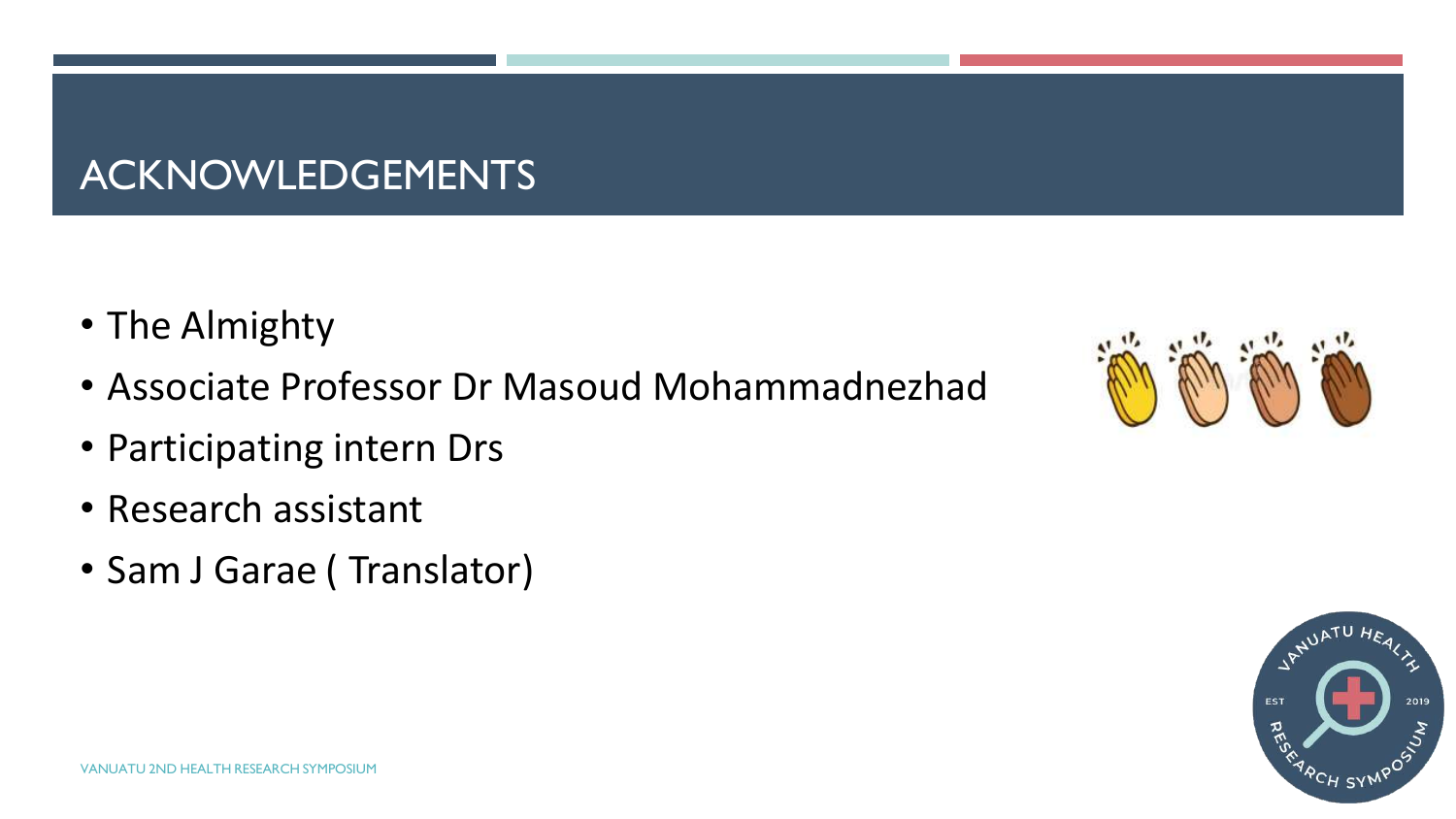#### REFERENCE

- Abdalla, M. E., & Shorbagi, S. (2018). Challenges faced by medical students during their first clerkship training: A cross-sectional study from a medical school in the Middle East. Journal of Taibah University Medical Sc
- Abdulghani, H. M., Irshad, M., Al Zunitan, M. A., Al Sulihem, A. A., Al Dehaim, M. A., Al Esefir, W. A., Al Rabiah, A. M., Kameshki, R. N., Alrowais, N. A., Sebiany, A., & Haque, S. (2014). Prevalence of stress in junior
- Ackerman, A., Graham, M., Schmidt, H., Stern, D. T., & Miller, S. Z. (2009). Critical events in the lives of interns. Journal of General Internal Medicine, 24(1), 27-32. https://doi.org/10.1007/s11606-008-0769-8
- Binenbaum, G., Musick, D. W., & Ross, H. M. (2007). The development of physician confidence during surgical and medical internship. American Journal of Surgery, 193(1), 79-85. https://doi.org/10.1016/j.amjsurg.2006.07.009
- Brennan, N., Corrigan, O., Allard, J., Archer, J., Barnes, R., Bleakley, A., Collett, T., & De Bere, S. R. (2010). The transition from medical student to junior doctor: Today's experiences of Tomorrow's Doctors. Medical Ed 449–458. https://doi.org/10.1111/j.1365-2923.2009.03604.x
- Bruce, C., Thomas, P. S., & Yates, D. H. (2003). *Health and stress in Australian interns*. 392–395.
- Condon, R., Duvivier, R., Kirition, R., Kafoa, B., Mckimm, J., & Roberts, G. (2013). MEDICAL INTERNSHIP PROGRAMS IN THE PACIFIC : CURRENT SITUATION AND Background paper for the HRH Hub series Pacific Island countries. *June 2014*.
- Dare, A., Fancourt, N., Robinson, E., Wilkinson, T., & Bagg, W. (2009). Training the intern: The value of a pre-intern year in preparing students for practice. Medical Teacher, 31(8). https://doi.org/10.1080/01421590903127
- Heidarnia, M. A., & Yasin, M. (2013). an Evaluation on Medical Interns Satisfaction in Internship Course in Shahid Beheshti University of Medical Sciences By Servgaul Model. Health Education and Health Promotion (English), *1*(34), 33–43.
- Kielmann, K., Cataldo, F., & Seeley, J. (n.d.). *Introduction to Qualitative Research Methodology: A Training Manual*. [www.write-arm.com](http://www.write-arm.com/)
- Martínez-González, A., Sánchez-Mendiola, M., Méndez-Ramírez, I., & Trejo-Mejía, J. A. (2016). Level of clinical competence in seven cohorts of medical students at the end of the internship. *Gaceta Medica de Mexico*, 152(5 687.
- *Vanuatu Ministry of Health Workforce Development Plan 2019-2025*. (2019).